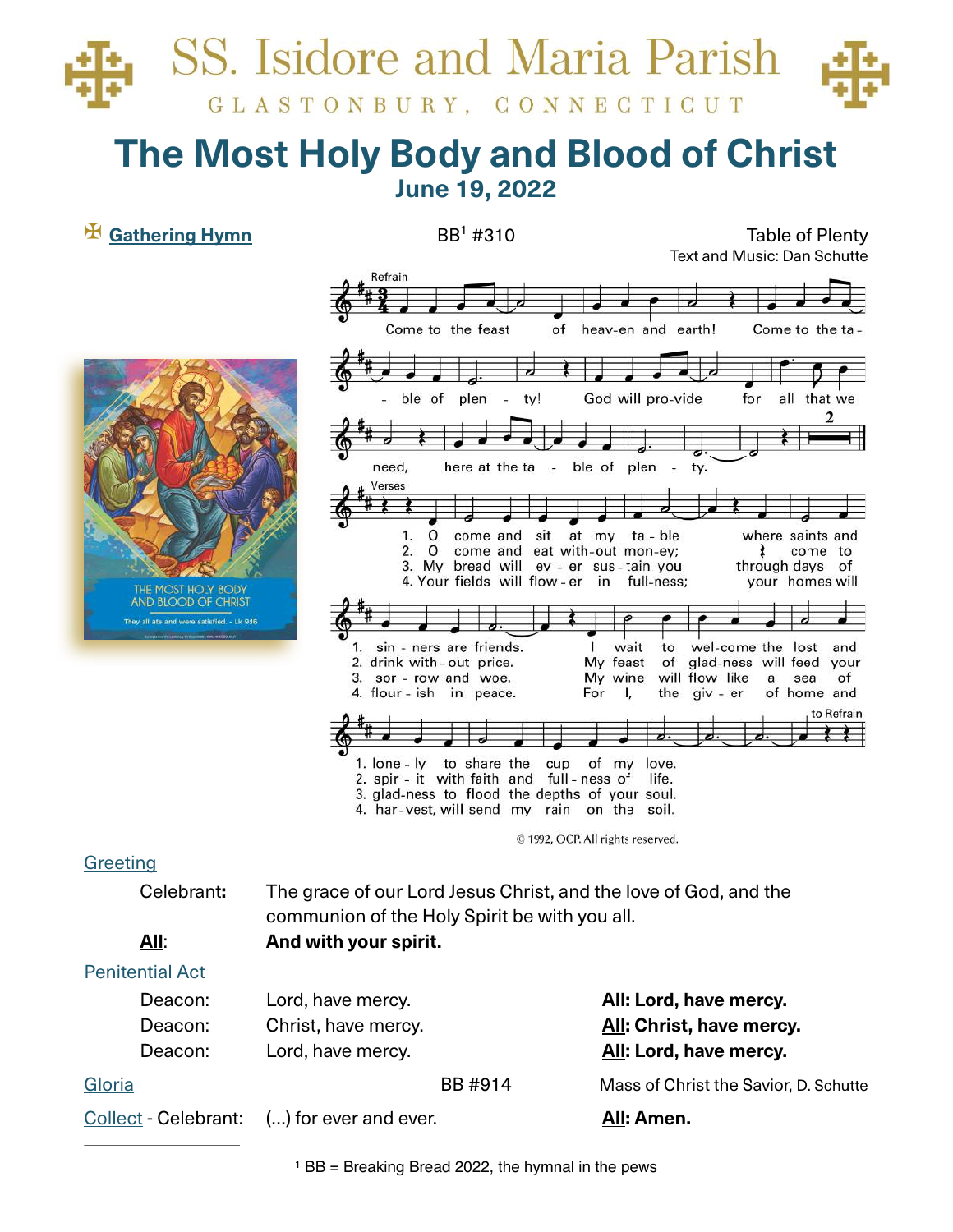## **Liturgy of the Word**



Celebrant: Loving God, hear all of our prayers today and those in hearts throughout the world, through Christ our Lord.

**All: Amen.** 

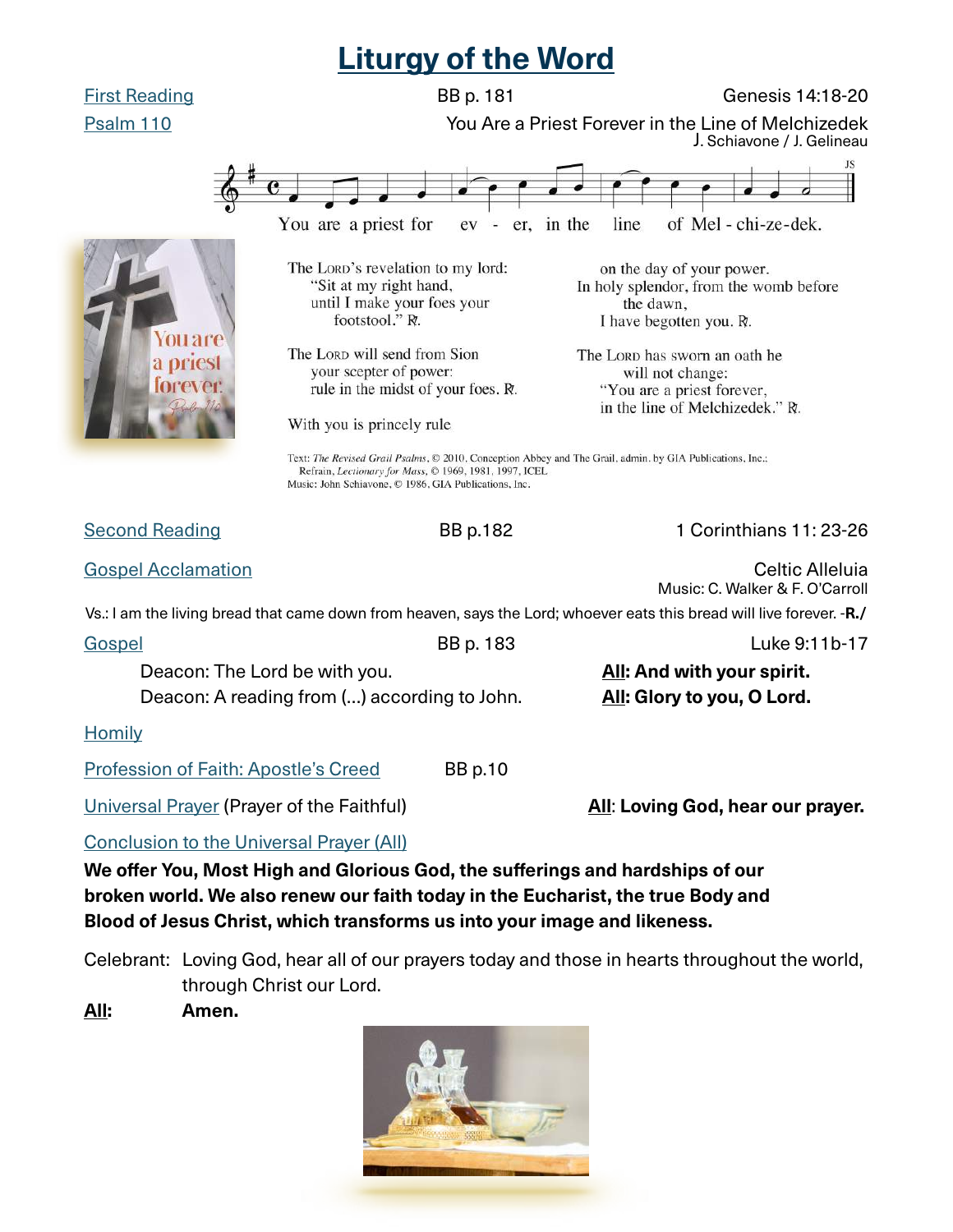## **Liturgy of the Eucharist**

✠ **Preparation Hymn** In the Breaking of the Bread Text and Music: Michael Phillip Ward

- 1. In the walking on the road, we saw him. In the telling of our hopes, we saw him. In the burning of our hearts, we saw the Lord. At the meal he took the bread and then he blessed it, broke it, offered it. In the breaking of the bread, - **Refrain**
- 2. We set out to find his friends to tell them. We went to Jerusalem to tell them: And with joy we told them, "We have seen the Lord!" And as we were speaking, there he stood among us, blessed us, said to us,

"Now my peace I leave with you." - **Refrain**



3. But then we became afraid without him. In the darkened room we stayed without him, Waiting for the one he said that he would send. Then the Spirit of the Lord came down upon us, filling us, changing us, Giving us the strength to say: - **Refrain**



### Invitation to Prayer

- Celebrant: Pray, brothers and sisters, that my sacrifice and yours may be acceptable to God, the almighty Father.
- **All:** May the Lord accept the sacrifice at your hands for the praise and glory  **of his name, for our good and the good of all his holy Church.**

### Preface Dialogue

Celebrant: The Lord be with you. **All: And with your spirit.** 

Celebrant: Lift up your hearts. **All: We lift them up to the Lord.** 

Celebrant: Let us give thanks to the Lord our God. All: It is right and just.

Eucharistic Acclamations Mass of Christ the Savior, Dan Schutte

Holy (*Sanctus*), Memorial Acclamation, Amen, Lamb of God

#### The Lord's Prayer

Sign of Peace

Invitation to Communion

- Celebrant: Behold the Lamb of God, behold him who takes away the sins of the world. Blessed are those called to the supper of the Lamb.
- **All: Lord, I am not worthy that you should enter under my roof, but only say the word and my soul shall be healed.**
- 

<p>✓ <b>Common</b> <b>Cong</b></p>\n<p>✓ <b>Common</b> <b>Cong</b></p>\n<p>✓ <b>Common</b> <b>Cong</b></p>\n<p>✓ <b>Common</b> <b>Cong</b></p>\n<p>✓ <b>Cong</b></p>\n<p>✓ <b>Cong</b></p>\n<p>✓ <b>Cong</b></p>\n<p>✓ <b>Cong</b></p>\n<p>✓ <b>Cong</b></p>\n<p>✓ <b>Cong</b></p>\n<p>✓ <b>Cong</b></p>\n<p>✓ <b>Cong</b></p>\n<p>✓ <b>Cong</b></p>\n<p>✓ <b>Cong</b></